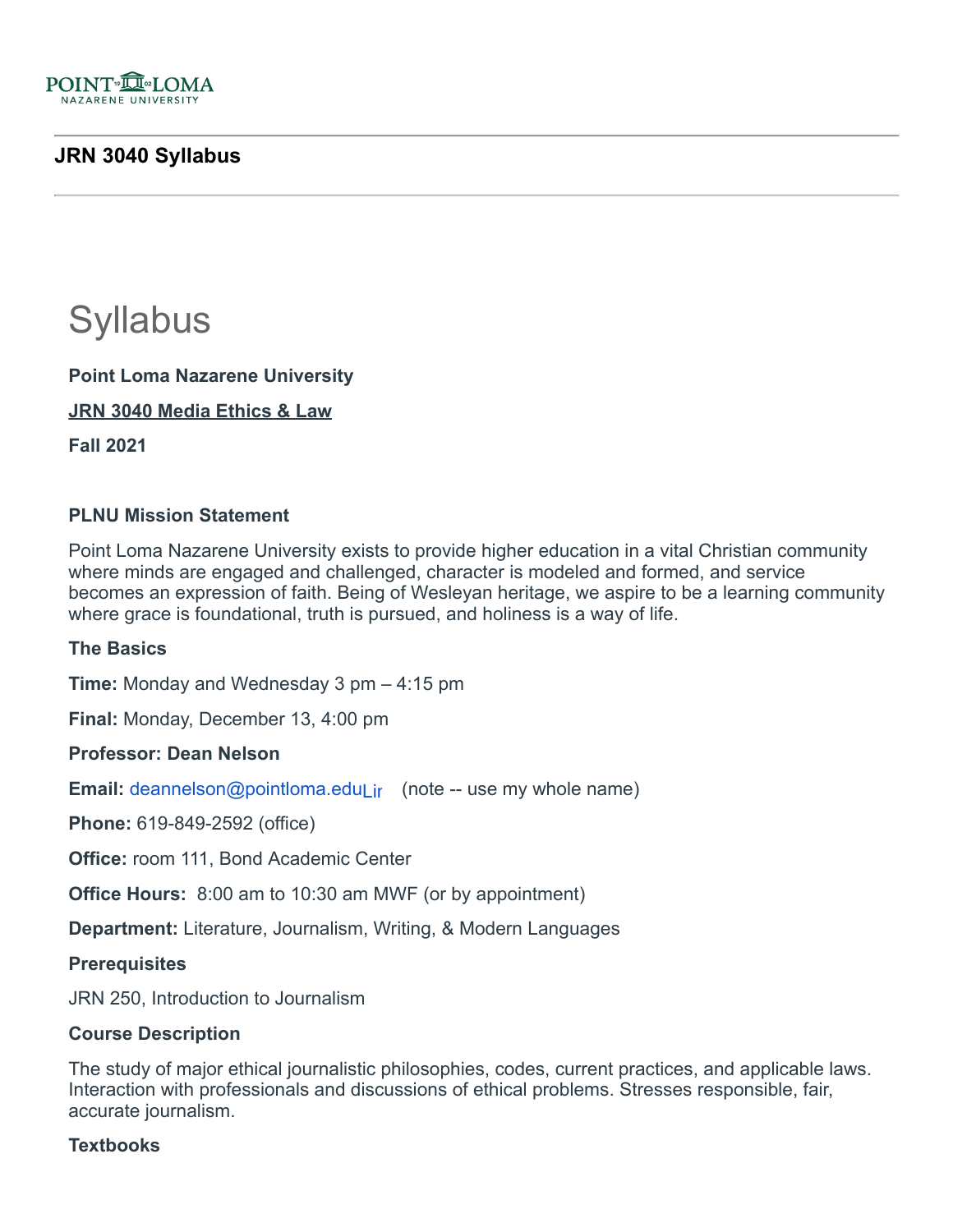Media Ethics at Work: True Stories from Young Professionals

Associated Press Stylebook (latest edition)

# **Multimedia Journalism Program Learning Outcomes (PLOs)**

- 1. Students will exhibit effective research and reporting practices including the creation (Synthesis) and editing (Application) of a news story based on accepted industry standards and values. [Written Communication, Information Literacy, Critical Thinking]
- 2. Students will display strong interpretive (Application) analytic (Analysis), and critical thinking skills by writing (Synthesis) news copy clearly and accurately, demonstrating quantitative and qualitative reasoning in forms appropriate to the purpose, medium, and audience. [Written Communication, Information Literacy, Quantitative Reasoning/Literacy]
- 3. Students will identify (Knowledge) and apply (Application) appropriate ethical and legal standards in their service to their communities and cultures. [Critical Thinking]
- 4. Employ (Application) delivery skills appropriate to various news performance situations. [Written Communication, Oral Communication]
- 5. The student will be able to describe (Knowledge) how technologies shape the way people perceive and interact with the world and apply (Application) these digital tools and technologies appropriately for the communications professions in which they work.

[Written Communication, Information Literacy, Critical Thinking, and Quantitative Reasoning]=

*The terms inside the brackets indicate the relationship of the learning outcome to WASC's five Core Competencies: Written Communication, Oral Communication, Information Literacy, Critical Thinking, and Quantitative Reasoning. WASC is the organization through which PLNU receives accreditation.*

# **Course Learning Outcomes**

By the end of this semester, students shall be able to:

- discuss and debate the freedoms and responsibilities of mass media in society.
- identify legal and ethical problems in the media and the systems of shared values and social practices that frame them.
- demonstrate in case studies a systematic approach to making ethical decisions based on sound principles and reasoned analysis.
- formulate and defend ethical standards by which one can operate with Christian integrity as a media practitioner.

# **Grading**

Total points obtained on each of the areas listed in grading will be converted based on the indicated percentage and your final grade will be computed based on the following scale:

- A  $90 100\%$
- $B$  80 89%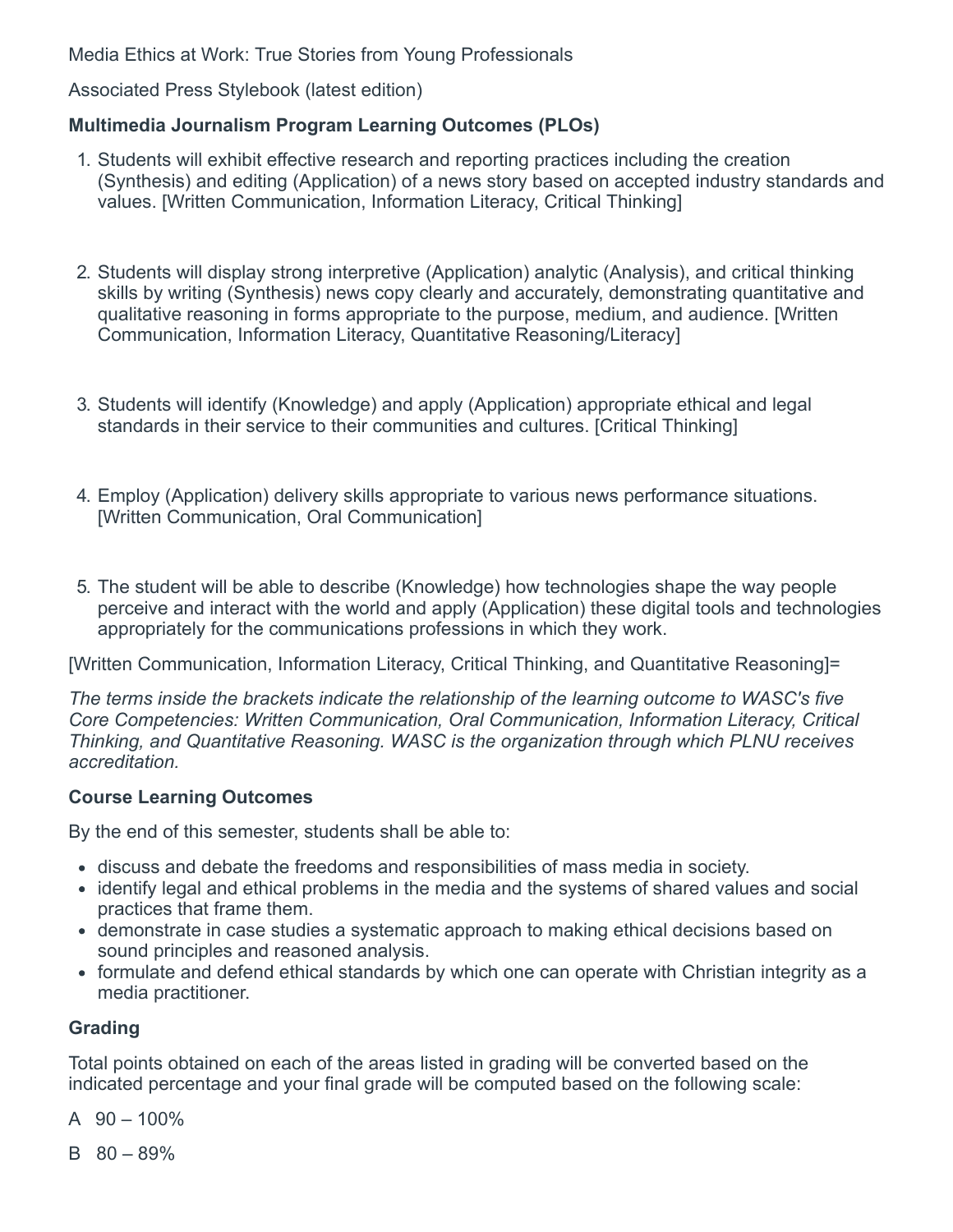- $C$  70 79%
- $D$  60 69%
- F Below 60%

# **Text and Articles**

Articles and links to other material will be posted on Canvas throughout the semester. You will be responsible for knowing the material for tests and completing any assignments given out any day you miss. If you miss an in-class exercise for an unexcused absence, you will be given a zero. These quizzes and exercises cannot be made up unless you have an excused absence.

Our text for the class:

*Media Ethics at Work: True Stories From Young Professionals, by Peck, Reel, Schulte and Frederick, GRL Media* (This is an online textbook)

*The Associated Press Stylebook (most recent edition)* published by the Associated Press

## **News Awareness**

While a member of this class, you will be treated as a journalist. Get into the flow of news. A journalist should have a basic general knowledge of current events. Be able to identify the major players in the major news stories. Be prepared by knowing what's happening in national politics, state news, entertainment, business, international events, etc.

#### **Conduct**

When interacting with news sources, act in a professional manner at all times whether in person, through the Internet or over the phone. This includes dressing appropriately for meetings. Your behavior and appearance reflect on our school.

#### **LJWL Departmental Mission Statement**

Welcome to the Department of Literature, Journalism, Writing and Languages. Embodying the core values of a Christian liberal arts education in the Wesleyan theological tradition, and focusing on the power of language and story to shape us and our world, the LJWL Department and programs will provide students with knowledge, skills, and experiences to equip them to understand, interpret, analyze, evaluate, and create texts as linguistic and/or artistic expressions of diverse human experiences. We value reading, writing, researching, speaking, and discussing as profound means of participating in the redemptive work of God in all of creation. The following document will provide you with the information sources and information guidelines to University and Departmental policies that apply to all courses taken in this Department.

## **Final Exam Policy**

Successful completion of this class requires taking the final examination on its scheduled day. The final examination schedule is Monday, Dec. 13 at 3 pm.

## **PLNU Copyright Policy**

Point Loma Nazarene University, as a non-profit educational institution, is entitled by law to use materials protected by the U.S. Copyright Act for classroom education. Any use of those materials outside the class may violate the law.

## **PLNU Academic Honesty Policy**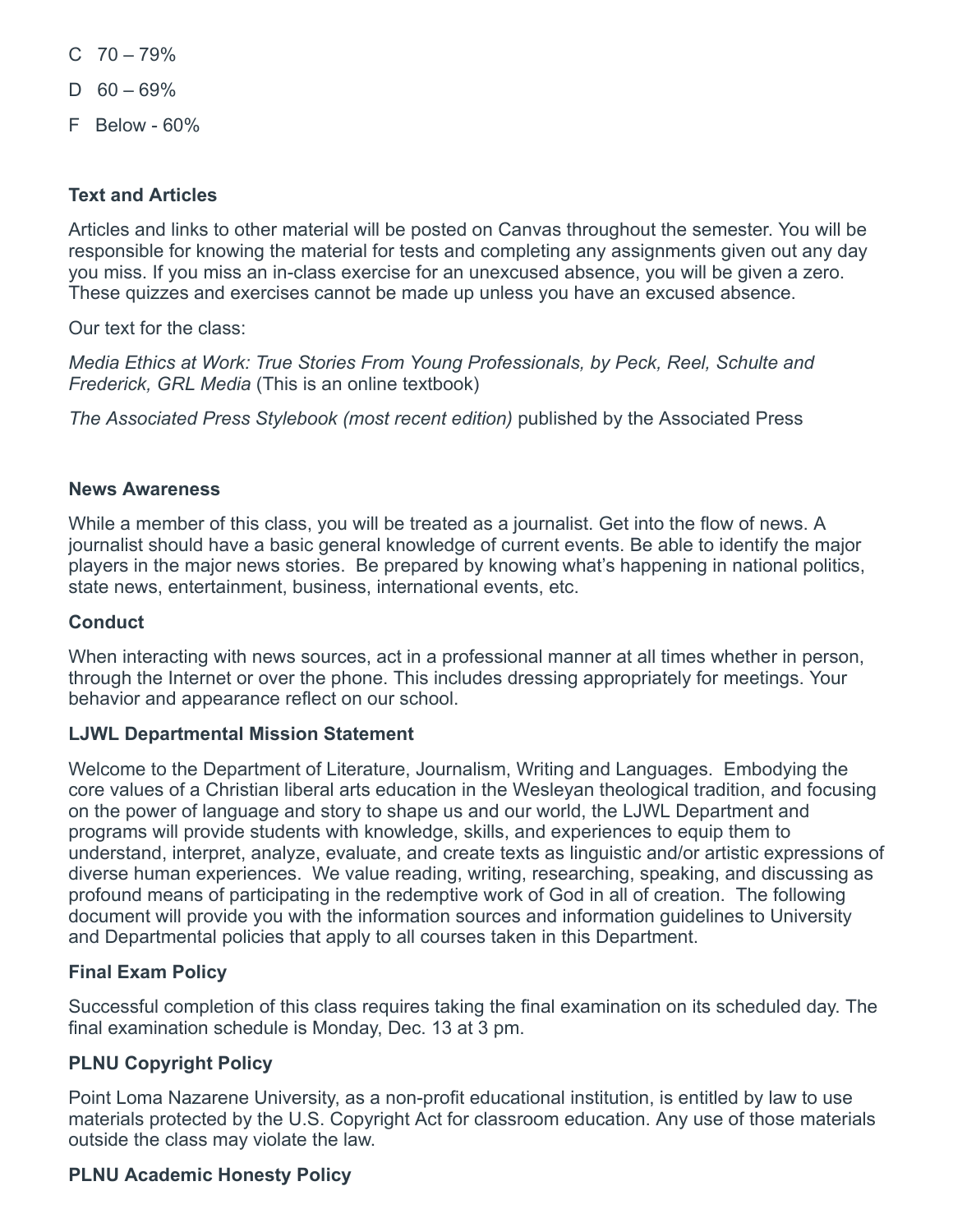Students should demonstrate academic honesty by doing original work and by giving appropriate credit to the ideas of others. Academic dishonesty is the act of presenting information, ideas, and/or concepts as one's own when in reality they are the results of another person's creativity and effort. A faculty member who believes a situation involving academic dishonesty has been detected may assign a failing grade for that assignment or examination, or, depending on the seriousness of the offense, for the course. Faculty should follow and students may appeal using the procedure in the university Catalog. See Academic PoliciesLir for definitions of kinds of academic dishonesty and for further policy information.

# **Academic Accommodations**

While all students are expected to meet the minimum standards for completion of this course as established by the instructor, students with disabilities may require academic adjustments, modifications or auxiliary aids/services. At Point Loma Nazarene University (PLNU), these students are requested to register with the Disability Resource Center (DRC), located in the Bond Academic Center. (DRC@pointloma.eduLir or 619-849-2486). The DRC's policies and procedures for assisting such students in the development of an appropriate academic adjustment plan (AP) allows PLNU to comply with Section 504 of the Rehabilitation Act and the Americans with Disabilities Act. Section 504 (a) prohibits discrimination against students with special needs and guarantees all qualified students equal access to and benefits of PLNU programs and activities. After the student files the required documentation, the DRC, in conjunction with the student, will develop an AP to meet that student's specific learning needs. The DRC will thereafter email the student's AP to all faculty who teach courses in which the student is enrolled each semester. The AP must be implemented in all such courses.

If students do not wish to avail themselves of some or all of the elements of their AP in a particular course, it is the responsibility of those students to notify their professor in that course. PLNU highly recommends that DRC students speak with their professors during the first two weeks of each semester about the applicability of their AP in that particular course and/or if they do not desire to take advantage of some or all of the elements of their AP in that course.

# **PLNU Attendance and Participation Policy**

Regular and punctual attendance at all classes is considered essential to optimum academic achievement. If the student is absent from more than 10 percent of class meetings, the faculty member can file a written report, which may result in de-enrollment. If the absences exceed 20 percent, the student may be de-enrolled without notice until the university drop date or, after that date, receive the appropriate grade for their work and participation. See Academic PoliciesLir in the Undergraduate Academic Catalog.

# **JRN3040 Attendance Policy**

Your attendance and participation in class matters. If you must miss a class for a valid reason (illness, family emergency, school activity, etc.) please let me know.

If you miss an in-class exercise for an unexcused absence, you will be given a zero.

Tardiness disrupts the class environment and hinders your own learning. Please come on time.

Articles and links will be posted on Canvas related to our discussions throughout the semester. You will be responsible for knowing the material for tests and completing any assignments given out any day you miss.

# **JRN3040 Participation Policy**

This course requires your active involvement. If you want to learn as much as possible, you should come to class ready to initiate ideas, share relevant experiences, reflect on what others say, and discuss the readings, videos, etc. Strive to see other points of view and consider them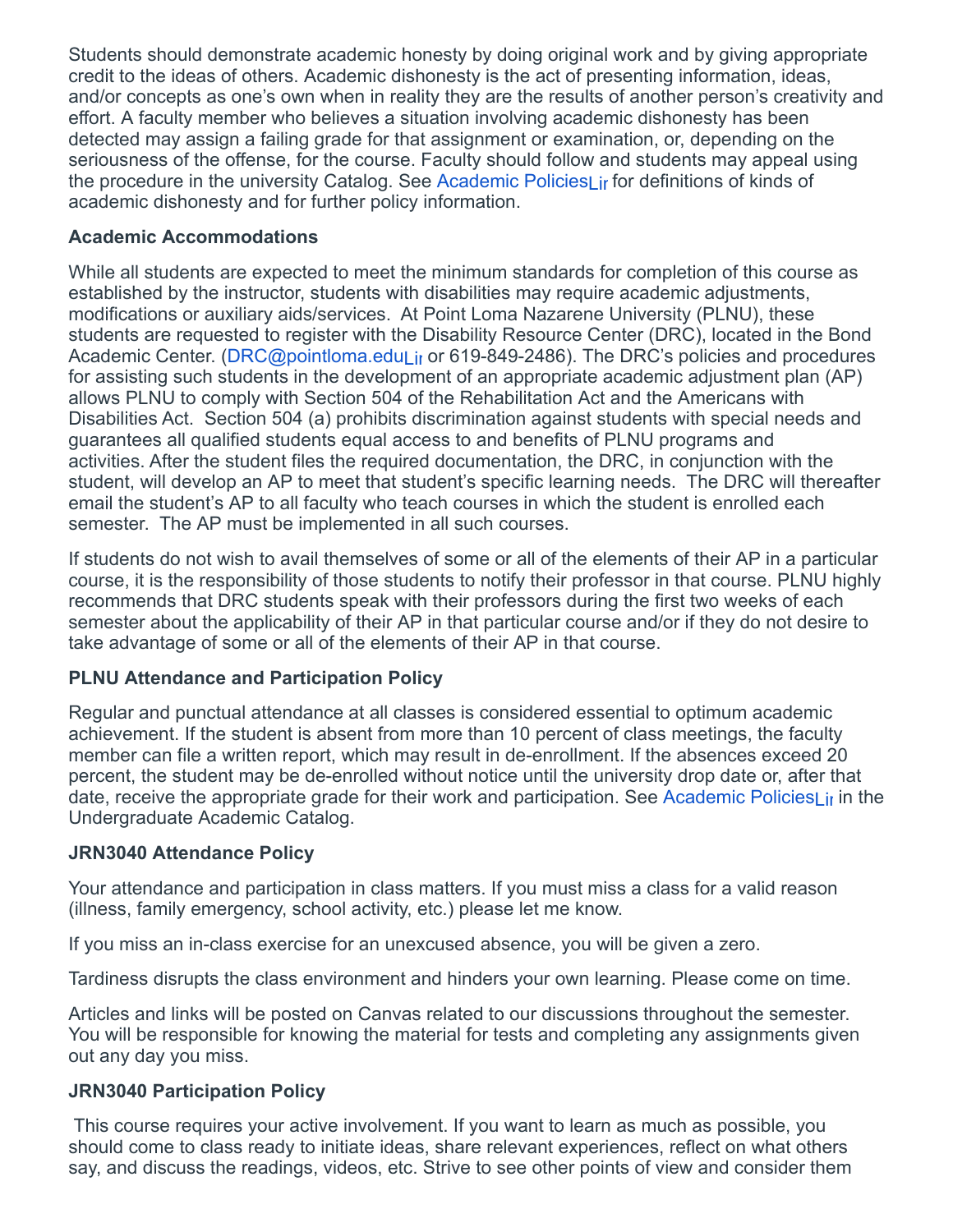critically. As a member of this class you are expected to be respectful toward others and their views, even when they radically oppose your beliefs. Listen respectfully to others but don't shy away from expressing your own ideas. Don't be afraid to wade in and soak up all you can.

I'll be asking your opinion on some controversial issues. I don't want you to simply reflect back what you believe I already think. I want to hear your own opinion. Be ready to not only explain but also defend your positions.

## **Public Discourse**

In this class you will often select your own writing topics. You are encouraged to write on topics that matter to you, and while this can elicit writing that is deeply personal, be prepared to share your work with others. Because of the nature of class discussions and general feedback given to written work and/projects, consider your writing for this class as public discourse.

#### **Inclusive Language**

Because the Literature, Journalism, Writing and Languages department recognizes the power of language, all public language used in this course, including written and spoken discourse will be inclusive. This standard is outlined by all major academic style guides, including MLA, APA, and Chicago, and is the norm in university-level work.

## **Diversity Statement**

Point Loma Nazarene University is committed to diversity in the classroom, in its publications and in its various organizations and components. Faculty and staff recognize that the diverse backgrounds and perspectives of their colleagues and students are best served through respect toward gender, disability, age, socioeconomic status, ethnicity, race, culture and other personal characteristics. In addition, the department of Literature, Journalism, and Modern Languages is committed to taking a leadership position that calls for promoting a commitment to diversity in and out of the classroom and in the practices of writing, journalism, and the study of literature and languages.

## **Flexibility**

The aforementioned requirements, assignments, policies, evaluation procedures, etc., are subject to change. Students' experiences and needs, as well as emerging knowledge, will be considered in modifying this course syllabus.

#### **Disclaimer**

This syllabus is subject to change at the discretion of the instructor and does not constitute a contractual agreement between the student and the instructor or Point Loma Nazarene University.

-- Dean Nelson, Ph.D. Director, Journalism Program Director, Writer's Symposium By The Sea Point Loma Nazarene University [3900 Lomaland Drive](https://www.google.com/maps/search/3900+Lomaland+Drive+San+Diego,+CA+92106?entry=gmail&source=g) [San Diego, CA 92106](https://www.google.com/maps/search/3900+Lomaland+Drive+San+Diego,+CA+92106?entry=gmail&source=g) Phone: 619-849-2592; Fax: 619-849-2566 [www.deannelson.net](http://www.deannelson.net/)